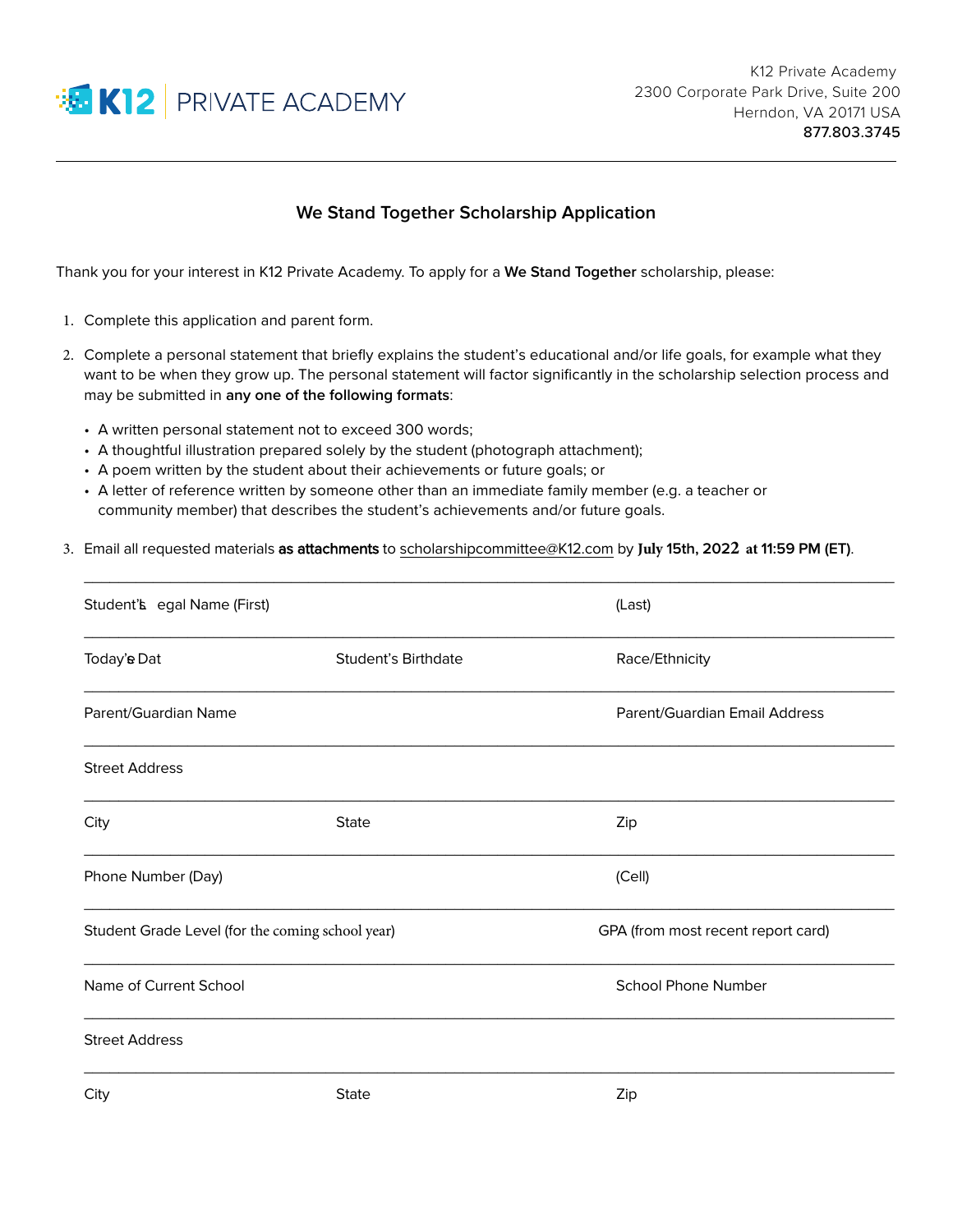## **INCOME INFORMATION**

Annual Family Income **Number of Family Members** Number of Family Members

## **REASON FOR ELIGIBILITY** [\(See income eligibility guidelines\)](https://www.fns.usda.gov/cn/income-eligibility-guidelines)

If your income is above eligibility requirements, you may still apply if you have extenuating circumstances, which you may fill in below. Documentation of extenuating circumstances must be provided with the application.

\_\_\_\_\_\_\_\_\_\_\_\_\_\_\_\_\_\_\_\_\_\_\_\_\_\_\_\_\_\_\_\_\_\_\_\_\_\_\_\_\_\_\_\_\_\_\_\_\_\_\_\_\_\_\_\_\_\_\_\_\_\_\_\_\_\_\_\_\_\_\_\_\_\_\_\_\_\_\_\_\_\_\_\_\_\_\_\_\_\_\_\_\_\_

\_\_\_\_\_\_\_\_\_\_\_\_\_\_\_\_\_\_\_\_\_\_\_\_\_\_\_\_\_\_\_\_\_\_\_\_\_\_\_\_\_\_\_\_\_\_\_\_\_\_\_\_\_\_\_\_\_\_\_\_\_\_\_\_\_\_\_\_\_\_\_\_\_\_\_\_\_\_\_\_\_\_\_\_\_\_\_\_\_\_\_\_\_\_

 $\overline{\phantom{a}}$  , and the contribution of the contribution of the contribution of the contribution of the contribution of the contribution of the contribution of the contribution of the contribution of the contribution of the

\_\_\_\_\_\_\_\_\_\_\_\_\_\_\_\_\_\_\_\_\_\_\_\_\_\_\_\_\_\_\_\_\_\_\_\_\_\_\_\_\_\_\_\_\_\_\_\_\_\_\_\_\_\_\_\_\_\_\_\_\_\_\_\_\_\_\_\_\_\_\_\_\_\_\_\_\_\_\_\_\_\_\_\_\_\_\_\_\_\_\_\_\_\_\_\_\_

Choose which one applies:

□Free/Reduced Lunch

□ Other Public Assistance

(Program Name)

(Program Contact Name) (Phone)

□ Extenuating Circumstances (medical bills, another child in school, etc.)

By signing this application, you agree to the following (electronic initials accepted):

- \_\_\_\_\_ If my child is granted a scholarship, my intention is for this student to complete the current school year at the K12 Private Academy.
- \_\_\_\_\_ I understand that the standard enrollment documents will also be required prior to enrollment into K12 Private Academy.
- \_\_\_\_\_ By submitting this application, I acknowledge that the student and their immediate family members are not employed by K12 Inc. or its subsidiaries.
- I agree to provide verification of household income by providing the front page of the 1040 form for the past two years or W2 forms for the same two years.

Parent/Guardian Signature (electronic signature accepted): \_\_\_\_\_\_\_\_\_\_\_\_\_\_\_\_\_\_\_\_\_